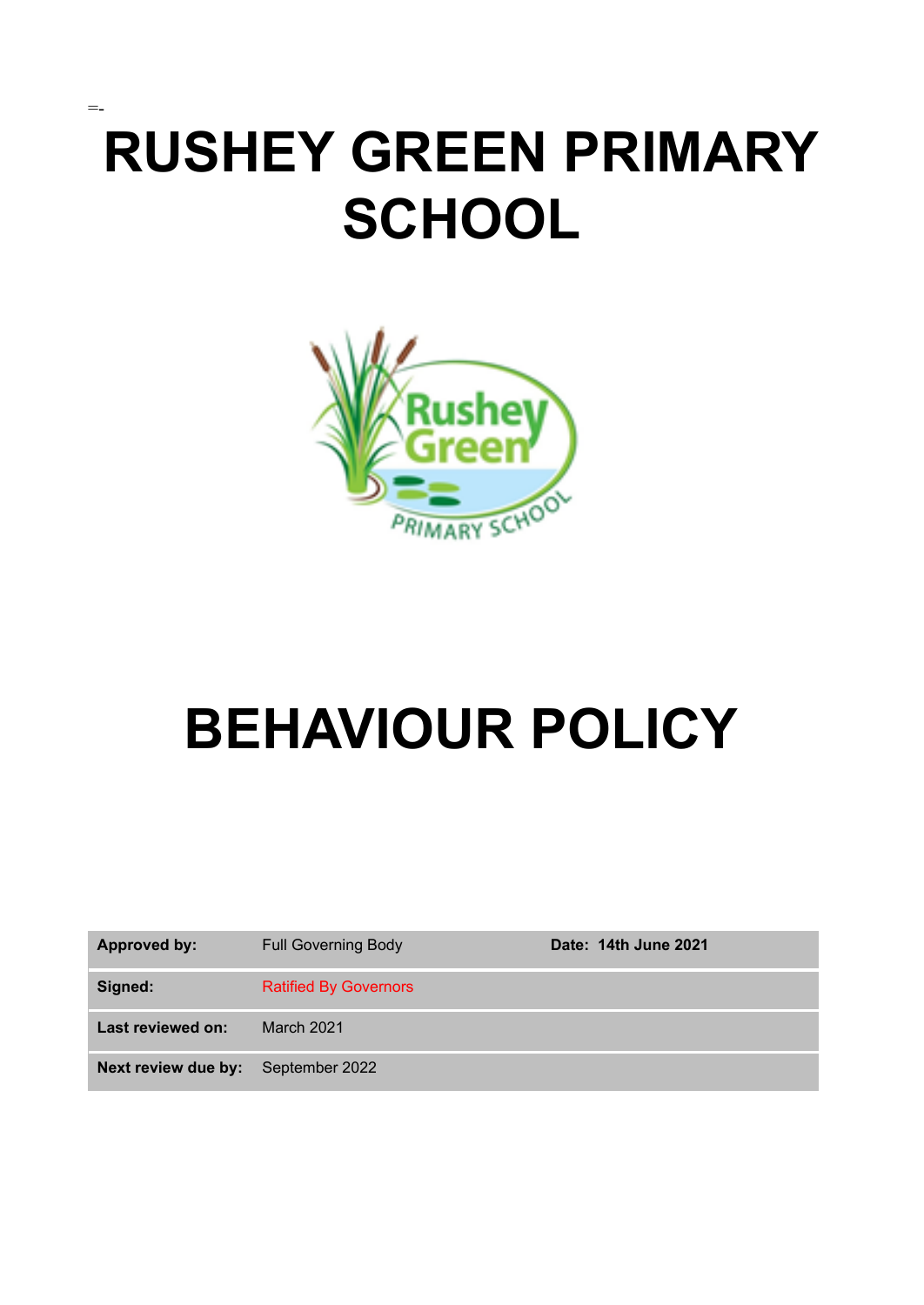### **1. Rationale**

Positive Behaviour is a necessary part of the provisions we make in Rushey Green Primary School to create and maintain an orderly working environment in which all members of the school community feel safe and secure.

#### **Aims of the Behaviour Policy**

- To encourage a calm, purposeful, productive and happy atmosphere within school
- To foster positive, caring attitudes towards everyone where achievements are value
- To encourage increasing independence and self-discipline so that each child learns to accept responsibility for their own behaviour
- To have consistent approach to behaviour throughout the school with parental co-operation and involvement
- To raise children's self-esteem
- To provide clear boundaries for acceptable behaviour to ensure physical and emotional safety
- To help children, staff and parents have a sense of direction and a feeling of common purpose
- To help children to develop the self-regulation, discipline and motivation needed to succeed and achieve in our society.
- To develop a strong sense of self value and a commitment to upholding the moral and social values of our society.

We believe that all staff at school has a responsibility to actively help children develop these core skills and abilities.

In order to promote good behaviour choices, adults at Rushey green will;

- Develop children's understanding of their rights and responsibilities.
- Teach and model the skills and abilities directly through a common approach to behaviour management and discipline. This approach is understood by all staff, pupils and parents.
- Consistently follow through the consequences of a pupil's behavioural choices.
- Frequently use praise and recognition of good behaviour choices to encourage the learning of appropriate behaviour.
- Develop support programmes for pupils who are experiencing difficulty.
- Listen to children.
- Reinforce the skills and abilities through assembly and circle time.
- Communicate regularly with parents

#### **This policy links to the Governors statement of behaviour principles.**

We use the following positive rewards:-

- Non-verbal rewards such as a thumbs up sign or a smile;
- Praise;
- Showing work to another teacher and to members of the Leadership Team;
- Star Charts;
- Certificates;
- Positive letter or telephone call home;
- Displaying work;
- Positive and constructive comments written on the child's work;
- We believe it is essential that all children are able to receive positive encouragement and have a fair chance to enjoy the positive rewards.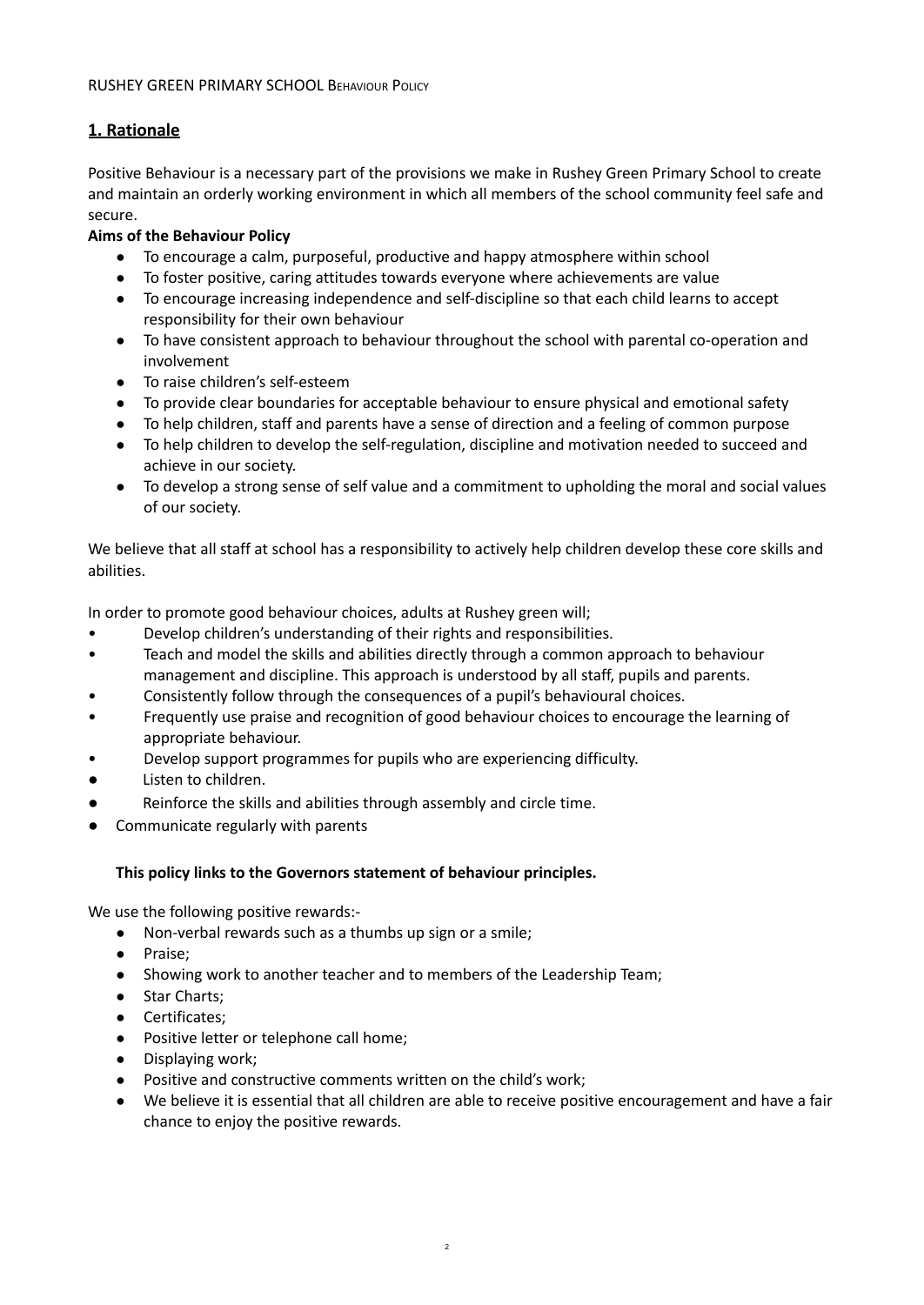In order to recognise behaviour that goes beyond that which would be expected, we use the following strategies to promote good behaviour:

#### **Star of the week**

At the start of each week, the class teacher will choose a child to be star of the week. This will encourage positive behaviour as the child has to be a positive role model to his/her peers.

#### **Celebration assembly & Star Certificates**

Each week a celebration assembly is held. Each teacher chooses two children in their class for a star certificate; this is presented to the children in front of the whole school and published in our school newsletter.

#### **Recognition Board**

Each classroom has a recognition board and the teacher chooses six different behaviours, qualities and values to promote within the class. When a child displays a behaviour, quality or value from the board, their name is placed on the value displayed and they are praised by the teacher. This means that the attention is focused on positive behaviours. The behaviours, values and qualities are chosen based on what the class needs to develop.

#### **Head teacher rewards**

Children who have completed outstanding pieces of work may take that work to SLT after afternoon registration for a special well done and a sticker.

3

#### **Our behaviour policy has three basic principles:-**

Safety Respect Opportunity to learn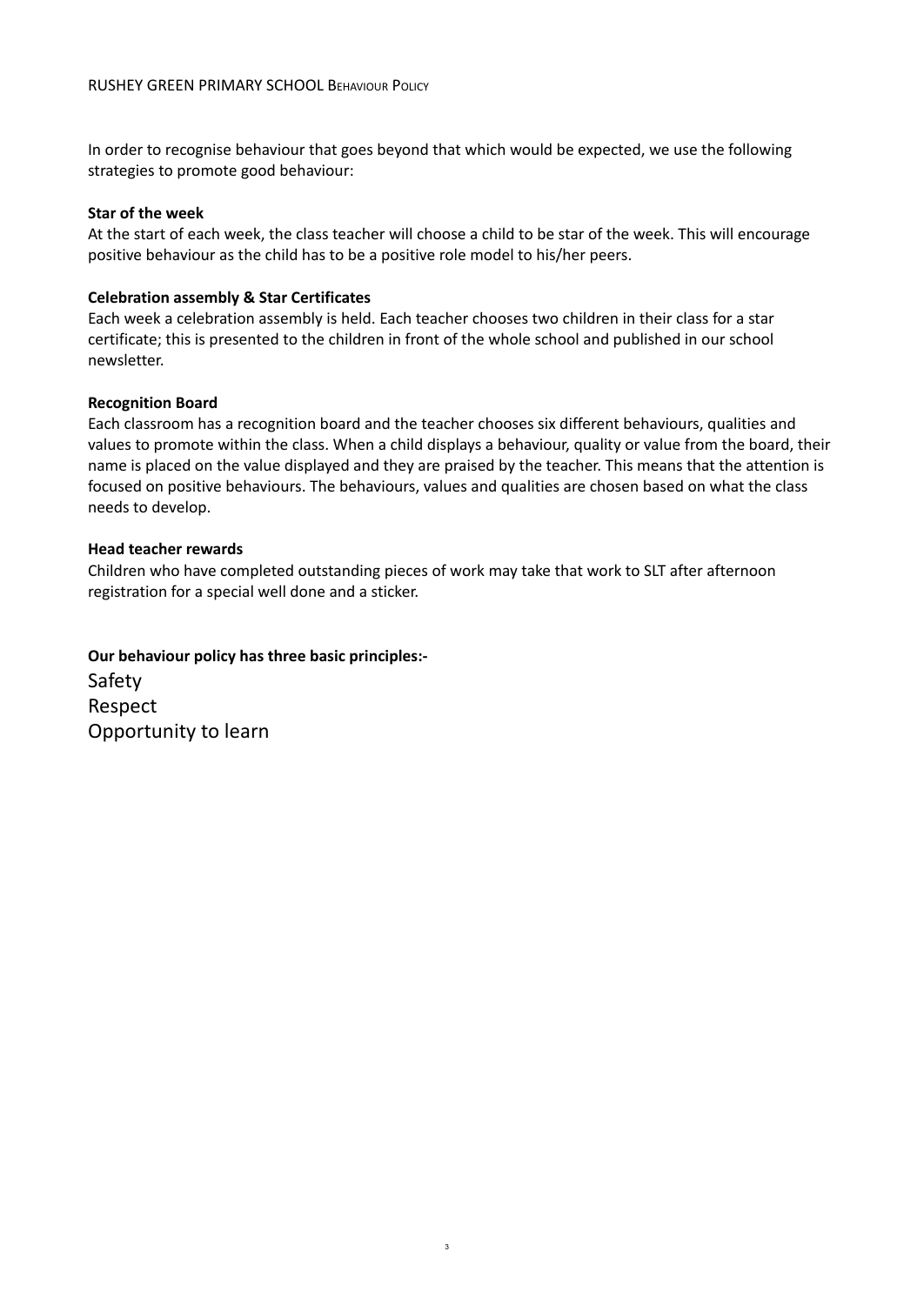#### **2. Expectation will drive behaviour**

Leaders expect every member of the school community to behave in a considerate way towards others.

We have adopted a common language about behaviour; *good and bad choices* and this is linked into the zones of regulations in order to help children understand their emotions in relation to their behaviour.



Our language around choices will help to promote self-regulation of behaviour. Through teaching our children about good and bad choices, it enables them to reflect on what behavioural choices they are making and the impact bad choices will have on themselves and others. Our behavioural management approach will always be to encourage children to make good choices.

Praise is key to nurturing motivated, engaged children who make good choices and consequently build positive relationships. Throughout school, we aim to 'catch' good behaviour. We will acknowledge great choices in our weekly assemblies.

At Rushey Green, we promote positive behaviour at all times. All staff are expected to model correct behaviour in all aspects of school life

#### **3. School rules**

Staff will use a range of strategies to ensure that children are given every encouragement to present appropriate behaviour and make good choices. Inappropriate behaviour will be dealt with firmly and fairly. To ensure consistency all staff will follow the same guidelines. (See appendix 1)

Sanctions can include a verbal warning, a child being asked to move to a quiet area of the classroom, asked to spend some time in another classroom, miss time of their break or lunchtime.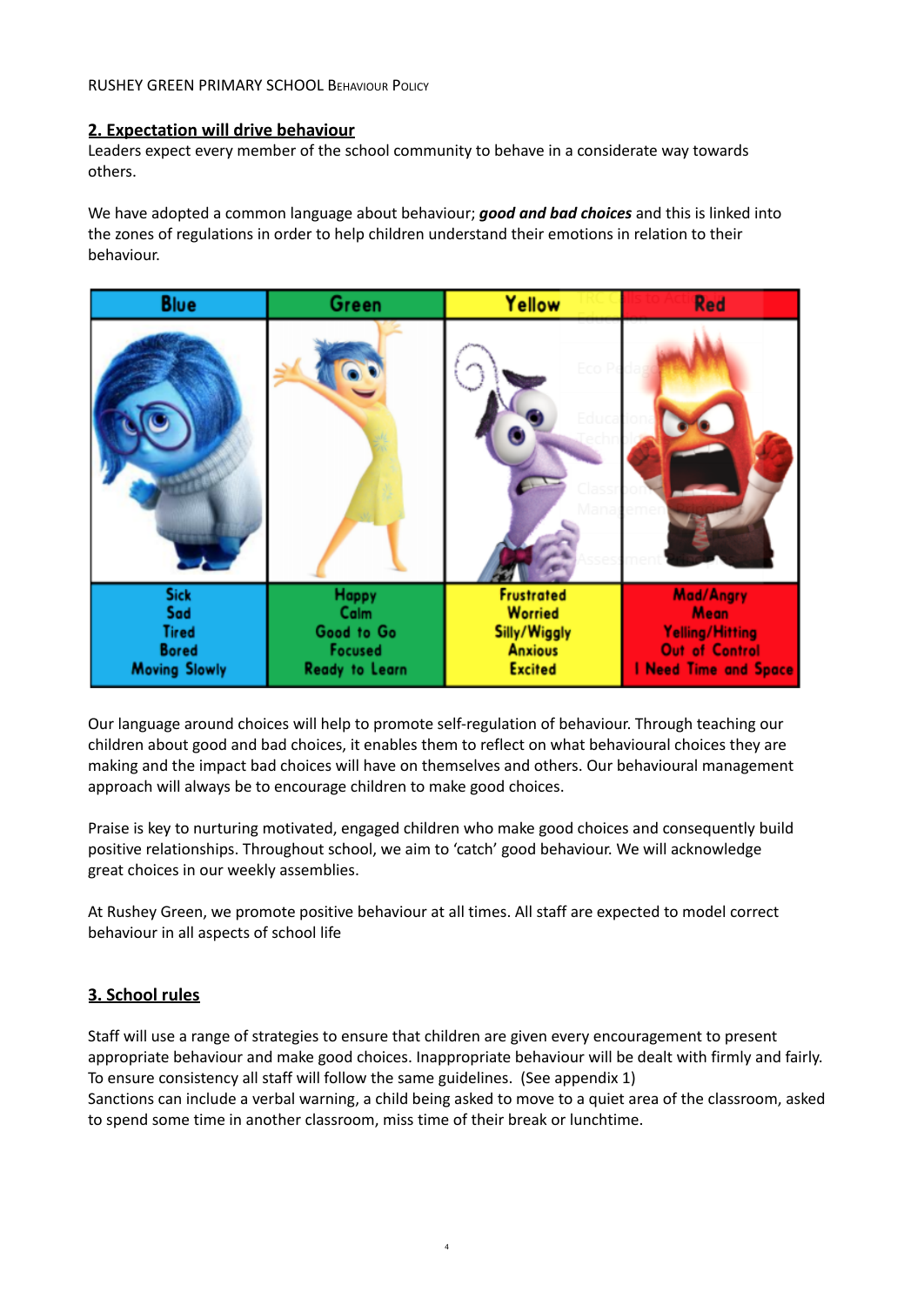#### **Fighting**

Staff will always investigate any incidents of fighting: We believe at Rushey Green that violence is never the answer. Consequences for fighting will be dealt with by the class teacher in the first instance. It may involve a member of SLT who will determine higher level of consequences, such as spending time in another class for a longer period of time, internal exclusions or possibly external exclusion

#### **Absconding from School**

If a child runs away from the school premises the staff will assess the situation and decide:-

- That the child can be retrieved and returned to school safely and successfully This would be the most common action for younger children.
- That it would be safer not to follow a child and therefore prevent a chase which could possibly cause the child to run into danger e.g. crossing a road. This would probably be the most common occurrence for an older pupil.
- Parents and then Police would then be informed immediately.

#### **Physical restraint**

In extreme circumstances where a child is a danger to themselves or others, restraint procedures (Positive Handling) will be implemented for the health and safety of themselves, other pupils and staff. Only trained staff should restrain a child unless there is immediate danger to health.

#### **Legislation**

Section 93 of the Education and Inspections Act 2006 allows teachers, and other persons who are authorised by the Head teacher to have control or charge of pupils (see paragraph 5 below), to use such force as is reasonable in all the circumstances to prevent a pupil from doing, or continuing to do, any of the following:

- Committing a criminal offence (including behaving in a way that would be an offence if the pupil were not under the age of criminal responsibility);
- Injuring themselves or others;
- Causing damage to property (including the pupil's own property);
- Engaging in any behaviour prejudicial to maintaining good order and discipline at the school or among any of its pupils, whether that behaviour occurs in a classroom during a teaching session or elsewhere.

#### **Children requiring behaviour support**

Children, who have difficulty with meeting the behavioural expectations despite the conscientious, consistent and caring application of this behaviour policy, will be supported in order to help them to do so. Where the support has been ineffective and little progress has been made, children may be identified as having a Special Educational Need and be placed on the Special Needs register.

#### **Success cards -**

These cards will be devised specific to the child's needs and focus on recognition for positive behaviour. The child will be able to work towards a reward specific to them, designed to encourage positive behaviour and this can be shared with the parent for collaborative working.

#### **Behaviour Support Plan -**

An individualised Behaviour Support Plan (BSP) will be drawn up to capture the child's needs and behaviour strategies that are considered helpful. This meeting will involve the child, SENDCo, Pastoral Manager, the class teacher and the parents/carer of the child. This meeting will identify triggers and proposed improved responses. This meeting will normally result in a monitoring system to see if the agreed actions have been successful. It should run for 6 weeks. A Behaviour support plan will capture this information. This process will be led by the Pastoral Manager and the Deputy Head teacher with support from the Head teacher.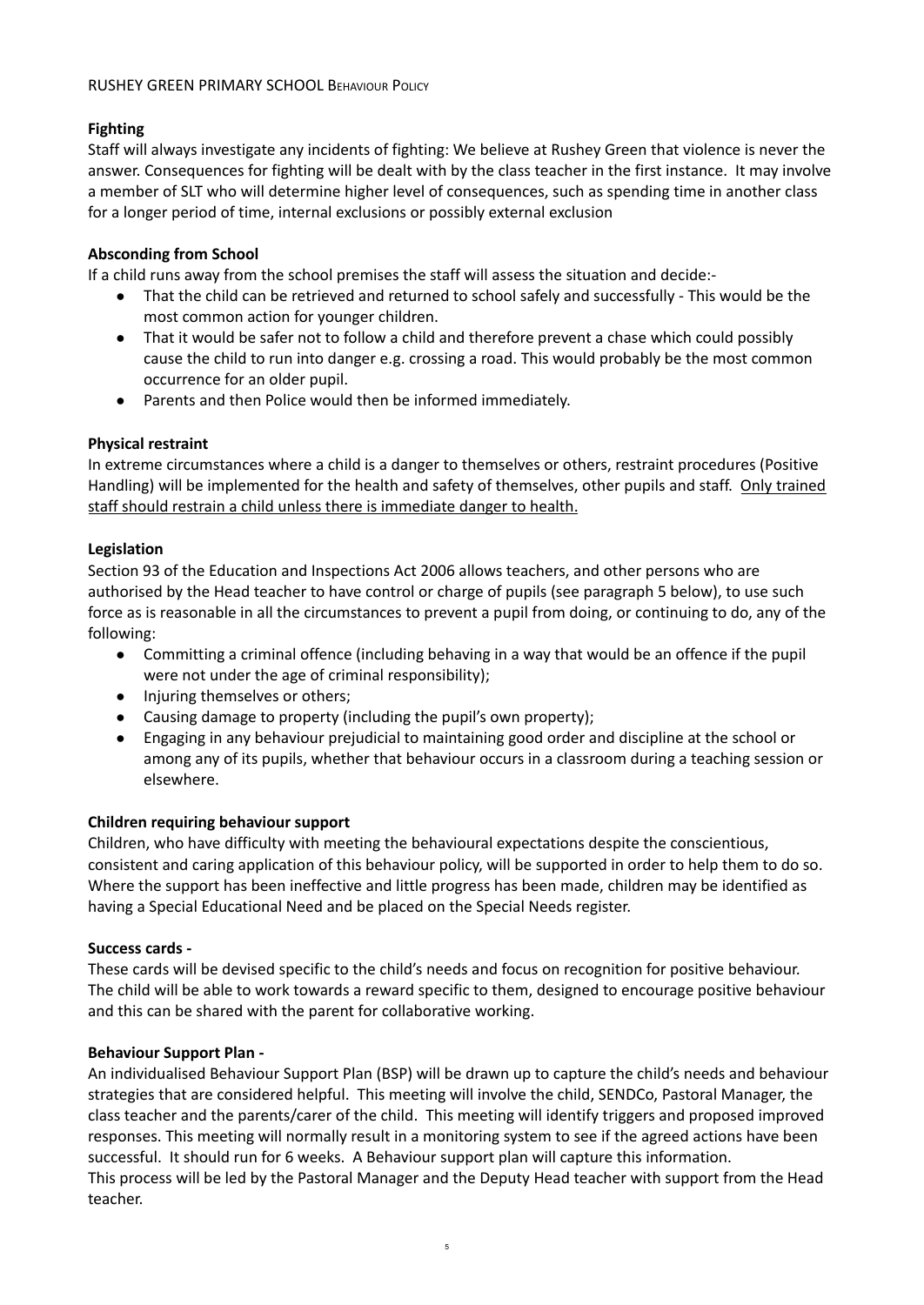#### **Exclusions**

These are given in accordance with the 2017 DFE guidance Exclusion from [maintained](https://www.gov.uk/government/uploads/system/uploads/attachment_data/file/641418/20170831_Exclusion_Stat_guidance_Web_version.pdf) schools, academies and pupil referral units in [England](https://www.gov.uk/government/uploads/system/uploads/attachment_data/file/641418/20170831_Exclusion_Stat_guidance_Web_version.pdf) and only at the discretion of the Head teacher. They are only given as a result of a very serious breach of the school's rules or similar. Each serious misdemeanour will be considered, and exclusion will depend on the severity and frequency.

#### **Pupils' conduct outside the school**

Under the Education and Inspections Act 2006 schools have the statutory power to discipline pupils for misbehaving outside the school premises. The school will respond to any incidents of pupils misbehaving outside the school in the same manner and procedures as unacceptable behaviour within the school. Examples of unacceptable behaviour outside the school may include when a child is:

- Taking part in any school-organised or school related activity;
- Travelling to and from school wearing school uniform In some other way identifiable as a pupil at the school;
- Or misbehaviour that: Could have repercussions for the orderly running of the school Poses a threat to another pupil or member of the public - could adversely affect the reputation of the school.

#### **Searching Pupils**

School staff can search pupils with their consent for any item that is banned by school rules. Senior leadership team has the power to search pupils or their possessions, without consent, where they suspect the pupil has weapons, alcohol, illegal drugs or stolen items.

#### **Pupils with SEND**

This behaviour policy acknowledges the school legal responsibilities under the Equality Act 2010 in respect to pupils with SEND.

#### **Allegations of Abuse against Staff**

Any allegations of abuse that are made against staff will be taken seriously and dealt with quickly and fairly in accordance with the schools Child Protection and Safeguarding Policy. Following any false allegations the pupil will be sanctioned and this may include a fixed term or permanent exclusion.

#### **4. Responsibilities**

#### **Staff Responsibilities**

- There is an expectation that all adults working within the school are able:
- To treat all children fairly and with respect
- To help all children to develop their full potential
- To provide a challenging, interesting and relevant curriculum
- To create a safe and pleasant environment both physically and emotionally
- To use positive and negative consequences clearly and consistently
- To be a good role model
- To form positive relationships with parents and children
- To recognise and value the strengths of all children
- To offer a framework for teaching the personal, social and emotional skills and abilities that underpin the school's behaviour policy
- To adhere to the home/school contract

#### **Parents' Responsibilities**

● Parents and carers have an active part to play in shaping the behaviour of their children and are, therefore, expected to support the school's Positive Behaviour Policy.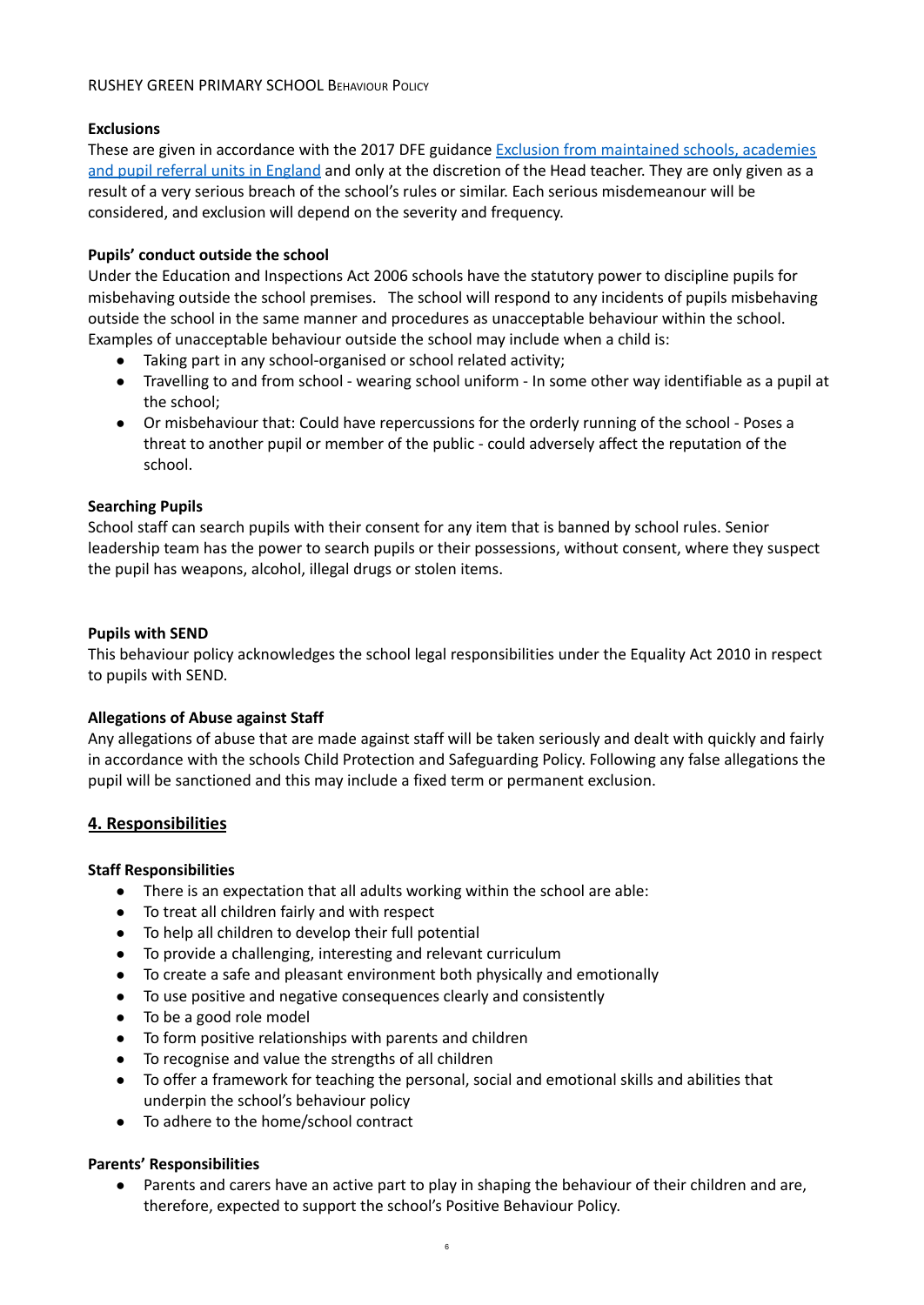- To make children aware of appropriate behaviour
- To encourage independence and self-discipline
- To show an interest in all their child does in school
- To support the school in implementing this policy
- To be aware of the school rules
- To adhere to the home/school contract

#### **Children's Responsibilities**

- To follow all school and classroom rules.
- To do their best
- To contribute to their own learning
- To treat others, their belongings and the environment with respect
- To show consideration for others
- To consider the effects of their actions on others
- To adhere to the home/school contract

#### **In-Service Training Needs**

In keeping with the school's development plan, in-service training needs will be identified and addressed within the school's financial constraints. In addition, we will endeavour to ensure that staff are made aware of all relevant and available in-service training. We work with a range of external partners to undertake training and to support our children.

#### **Dealing with children in a heightened emotional state**

All staff are expected to implement the behaviour policy in a calm, consistent and skilful manner using every method possible to minimise confrontation and deescalate the situation. However, it is recognised that from time to time there will be a situation where a child may be in a heightened emotional state. In these situations the following four stage process applies.

#### *Calming phase*

Find a space where the child can be calm, the sensory room has no breakable objects and is filled with soft furnishings so is an ideal space.

Leave the child for as long as is needed to be calm.

If the child at this point exhibits signs of distress for a prolonged period (e.g. aggressive, violent, abusive and a danger to themselves, others or school property etc) the SLT may decide to contact parents as they are showing signs of emotional stress and need to go home to calm down. The child should be returned to school as soon as they are calm and ready to reflect on their behaviour. This absence from school will be due to emotional distress and recorded as an illness. This strategy will only be used when agreed by the SENDCo the parents and the SLT and will not form part of normal routine behaviour policy. This is only to be used in exceptional circumstances.

#### *Reflection phase*

Once fully calm the child will be asked to reflect on their behaviour, either through writing, discussion or social story. This will be supported by a member of staff for younger children or those with additional needs. This is discussed with the child to agree the incident, inappropriate behaviours, even better if behaviours have been discussed and appropriate consequences.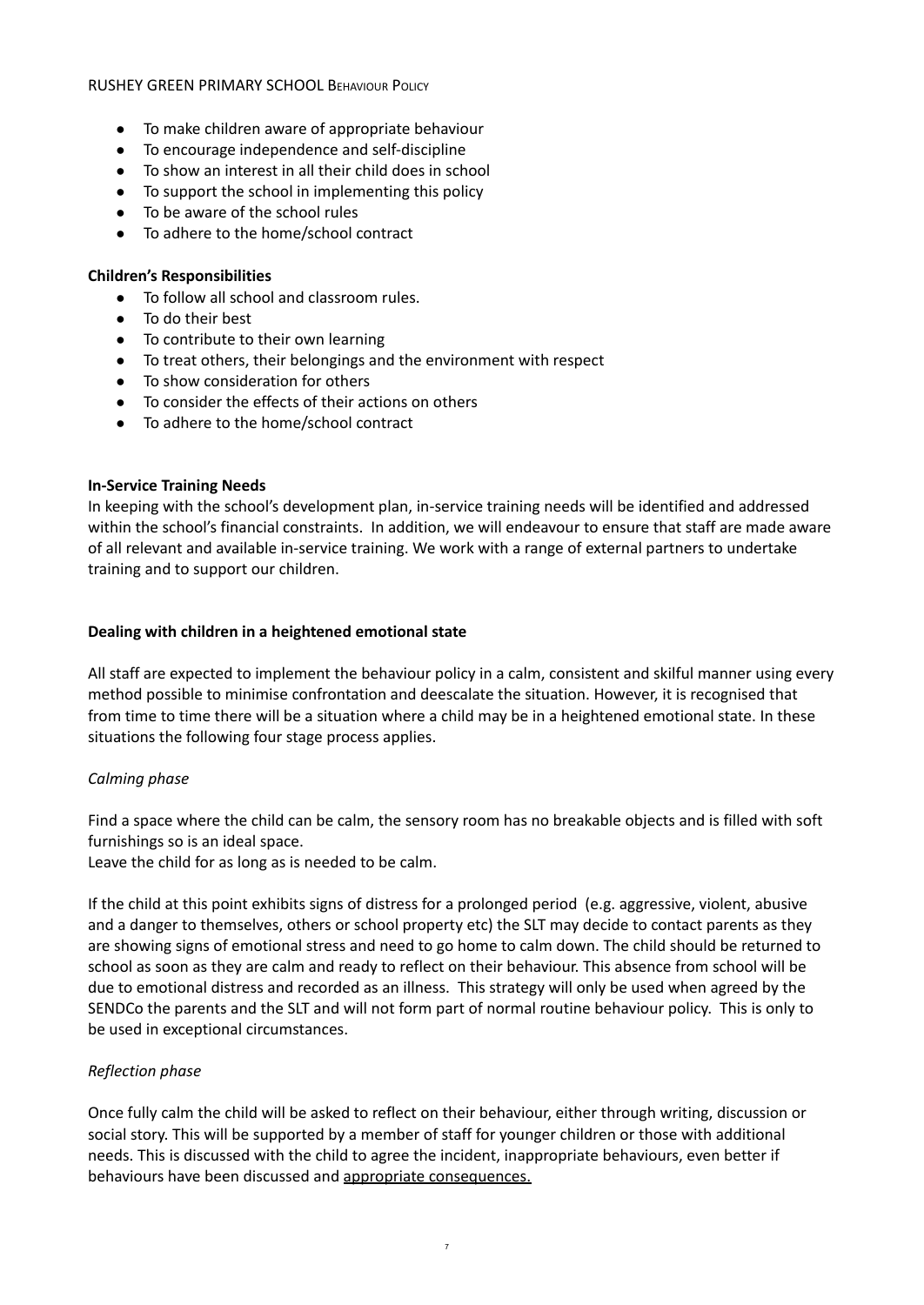#### *Consequences phase*

The child will need to make written apologies to everyone affected by their behaviour. They will also need to spend an appropriate amount of time away from their class working on their own under supervision. This will include making up lost learning time during the child's breaks.

#### *Restoration phase*

It is vital that the children are restored to the class community after they have seen through the consequences of their poor behavioural choice. This ensures that relationships are re-established, that the lessons from poor choices have been learnt, the poor choices have been forgotten, a fresh start is possible and importantly the whole class community can learn from the mistakes and collectively offer support for the child to do better next time. Proper time should be set aside with the whole class to review and discuss the incident and consequences and agree how to support the child should they face a similar challenge. This could be part of a formal circle time. It is the responsibility of the class teacher to lead this session although support from the SLT is available if requested. The learning mentor should be informed of the incident so she can spend time creating an alternate, less damaging, strategy with the child.

#### *Informing parents*

Parents will be informed with a phone call, including a conversation with the child, wherever possible.

8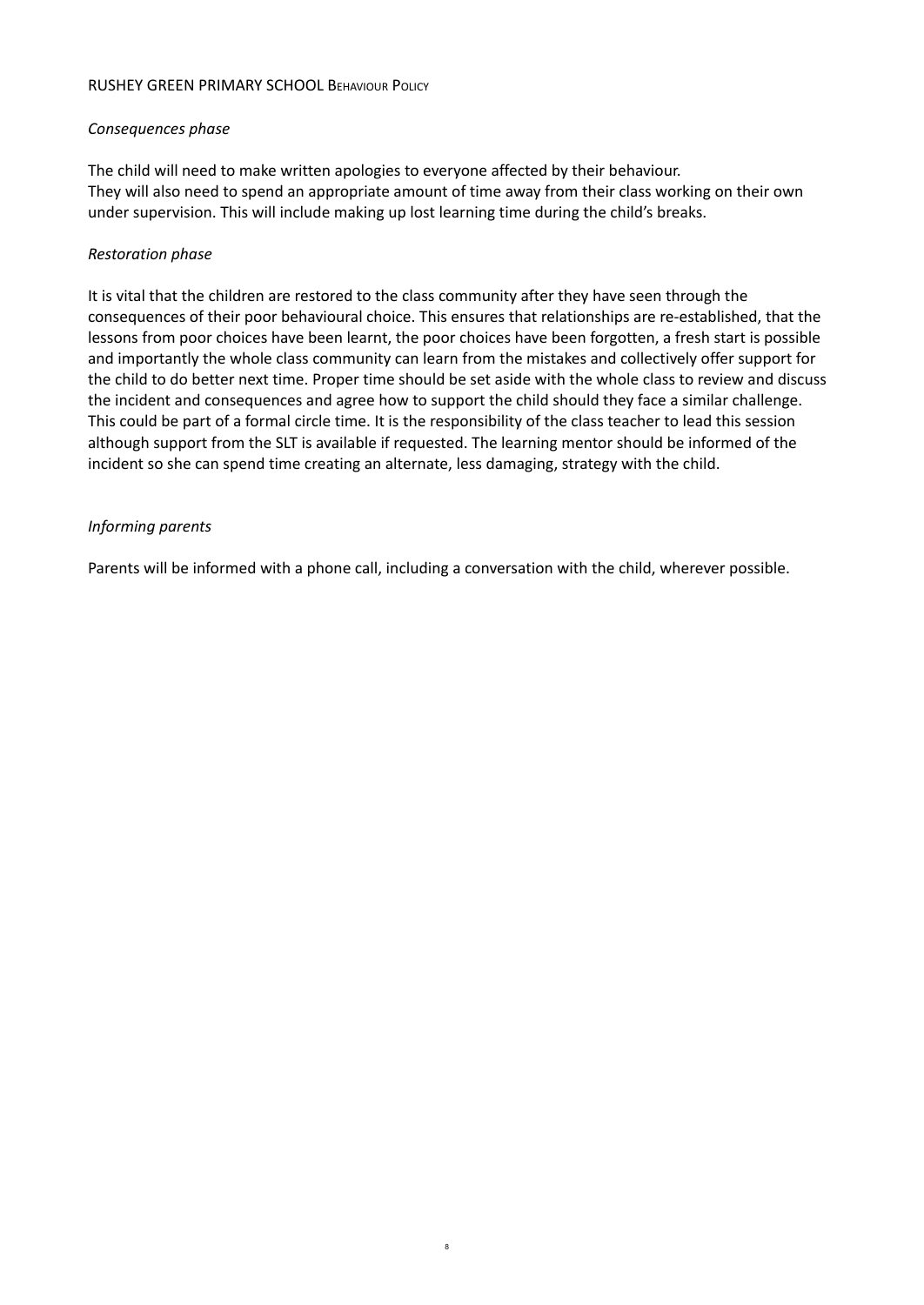# **Appendix 1**

# **Consequences Chart**

| <b>Level</b>                                                        | <b>Behaviours</b>                                                                                                                                                                                                                                                    | <b>Consequence</b>                                                                                                                                                                                                                                                                                                                                                               |
|---------------------------------------------------------------------|----------------------------------------------------------------------------------------------------------------------------------------------------------------------------------------------------------------------------------------------------------------------|----------------------------------------------------------------------------------------------------------------------------------------------------------------------------------------------------------------------------------------------------------------------------------------------------------------------------------------------------------------------------------|
| Level 1<br>Persistent low level<br>disruption<br>(at least 3 times) | school rules are not followed<br>$\overline{a}$<br>Interrupting/calling out<br>Not following instructions first<br>time<br>Not completing class work.                                                                                                                | Spoken to by class teacher,<br>missed break time.<br>Continued incidents throughout the<br>day. CT record incident on CPOMS                                                                                                                                                                                                                                                      |
| Level 2                                                             | - Minor or accidental harm to others<br>- Shouting at adults<br>- Constant refusal to follow instructions<br>- Leaving class without permission<br>- Threats of physical violence<br>- Verbal abuse/unkind to staff or peers<br>- Inappropriate language - swearing. | -Parents informed.<br>-Recorded on CPOMS<br>-Miss break time and or lunch times,<br>may be more than one break if<br>deemed serious enough by CT.                                                                                                                                                                                                                                |
| Level 3                                                             | - Intentional physical harm or fighting<br>towards staff or peers<br>- Setting off fire alarm<br>- Profuse verbal aggression and/or swearing<br>- Theft<br>- Serious property damage<br>- Leaving school grounds without<br>permission<br>- Discriminatory incident  | - Parents informed.<br>- SLT informed<br>- Recorded on CPOMS<br>- Possible fixed term exclusion<br>-Miss break time and or lunch times,<br>may be more than one break if<br>deemed serious enough by CT.<br>- Possible move/ internal exclusion<br>in another class or year group.<br>- Possibly work in isolation with a<br>member of SLT Depending on<br>severity of behaviour |

9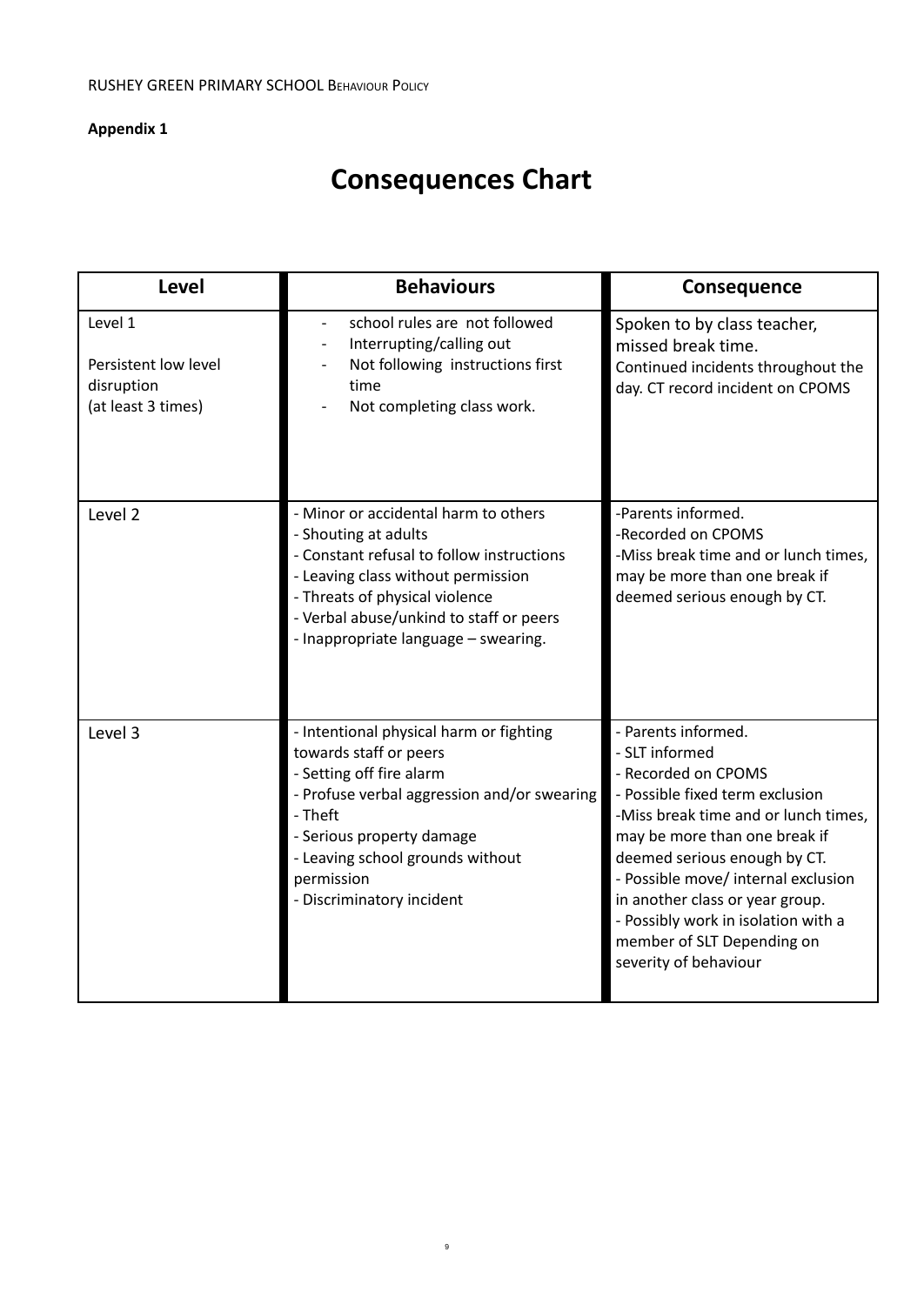### **Appendix 2**

#### **i. Effective management of behaviour**

Low-level behaviour issues are dealt with in the following ways and before sanctions are implemented:

- The look! "Paddington bear stare" raised eyebrow, quizzical
- "Pause" direction. Is that the right choice? Are you helping others or yourself learn? "I'd like you to think about what you're doing"
- Rule of three strategy. Quietly "stop tapping your pencil" then walk away and repeat x3. If it doesn't happen then "I will come back and speak to you later."
- Choice Direction "you can choose to keep talking and miss break or you can get on with your work and enjoy having break time with your friends" –then give space to avoid confrontation. You can either sit on that chair or that chair. (To someone walking around) "Would you like me to work with you or work on your own?
- Tactical ignoring (to another child) "oh well done Johnny I love your writing." In effect this means: I have noticed you are doing that but I am teaching so I am not getting involved now. Go back and deal with it when not in front of the class to save "face" for miscreant.
- Partial agreement- I think that if you stop banging the pencil and get on with your work then you will be in line to earn your table a point.
- When…..Then direction "When you stop banging the pencil then I can work with you normally"
- Positive phrasing/Avoiding questions Don't use too many "YOU" Avoid why are you doing that better if "it makes life easier for everyone when there are no pencils being banged."
- Rule reminder: That's not what we do, we sit quietly in class. ∙ Take Up time Give time to make the right choice, it would be great if you were using that pencil properly by the time I got back to your table.
- Cool Off time: Do not get in the children's zone when you have just won a small battle. Find some reason to give praise the next time your paths cross.
- Form a positive relationship with wider school characters: When you meet some of the children who seem to find school difficult, take time to speak with them, make them feel valued by you. It may be next year that they are in your class and the trust they feel with you will be repaid across the year. Or it may be that they are calmer in your presence if they are cross.

Staff will use a range of strategies to ensure that children are given every encouragement to keep the classroom rules. However persistent rule breaches will require the use of consequences. This progresses through a number of stages.

## **ii. Managing Time Out**

#### **Aim**

The aim of time out is to allow the children to take time away from the class to calm down and consider their behaviour and the impact it has on others and to make a positive decision to make better behavioural choices upon their return. After a period of time they will be invited to re-join the class and make any apologies that are necessary.

Each class will have a table and/or set apart from the rest of the class where the child can sit for the duration of time out. If possible children should have their back to the rest of the class. They will remain in this place for 5 minutes after which they will be invited to re-join the class and make apologies as necessary. Incidents of yellow cards are recorded on the pupil's profile on CPOMS. A sand timer or other calming visual should be used.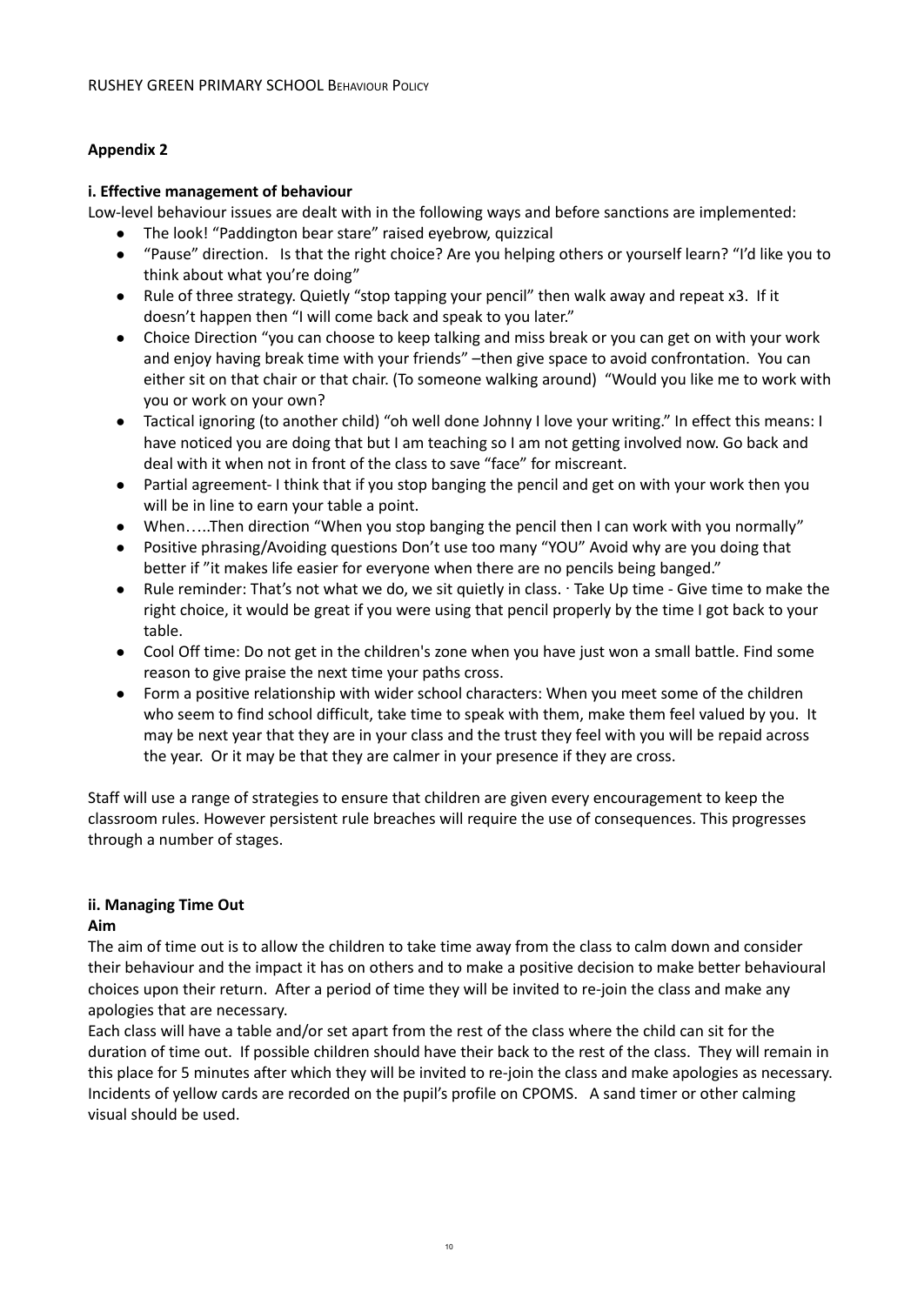#### **iii. Positive adult language**

- Use the language of choice and consequence: (Well done Good choice Samira. You sat down. Move your name up. Or Samira that is not a good choice. In our school we have consequences for poor choices. I am afraid you will have to move your name down)
- Minimise language around correction name, direction, thank you ('Samira, put the pen down. Thank you')
- Is there anything I could do that would help you to manage your own behaviour better? When and then (e.g. 'When you've done two sentences then you can go and choose') ('Let's clear that up together')
- Take the blame (e.g. 'I don't think I explained that well')
- Refer to the expectations (in our class/school it is not ok to throw things when we are angry.')
- Casual question ('How many questions do we have to do before play everyone?')
- Broken record (Please would you pick up the pencil. Please would you pick up the pencil? I think it is entirely fair that I ask you again to pick up the pencil after you threw it there. Please pick up the pencil.) Please note that tone of voice should remain neutral throughout.
- Wait until the child is calm. (I want to listen to you; let me know when you are ready to talk, when you have regained yourself respect.)
- Empathise (We all get it wrong sometimes)
- Restore relationships (Welcome back. We are glad to have you back. We are not Hyena Class without you.)
- Recognise and praise all positive behaviours
- Everyone in the class should be praised multiple times every day (As a rule of thumb 8:1 positive to negative reminders in class)
- Every child should have at least one meaningful conversation with an adult every day
- Repeat if needed using exactly the same phrase
- Move to the agreed behaviour code if non -compliance continues (unless the child is on an individual behaviour programme which determines the next step)
- Use calm body language, a calm voice and clear language
- When the child corrects their behaviour let them know they are making a better choice. Use a verbal comment e.g. 'Good choice Kim – you sat down' .....or give a thumbs up or a smile.
- Keep praise low and level to maintain calm, do not overly stimulate children unused to praise.

**Things to avoid** – These are taken from the excellent book by John Murphy Why are you shouting at us? How many times do I have to ask you to move? Why would you want to know that? Challenging children will want you to ask them as many times as it takes before you give in

Repeat what you just said to me? Why do you want him/her to repeat inappropriate comments again? – You heard it the first time and didn't like it.

You are really annoying me now! Why do you want them to know that? To challenge children that comment is an incentive to continue, they are winning in their battle with you.

#### **Appendix 3 - Coronavirus**

It is important that all within the school take their responsibility to safeguard and look out for each other seriously. This is easily achieved through the following of the school rules and the guidance given by the teachers at the school. In addition to the current school rules, we are including the additional rule and safety statement to ensure additional protection during the coronavirus pandemic:

At Rushey Green we are responsible for each other so we do not allow our behaviour and choices to put the safety of others at risk. This means we:

- Maintain a distance of 2m from each other and stick to the areas we have been asked to use
- Keep our personal and school equipment to ourselves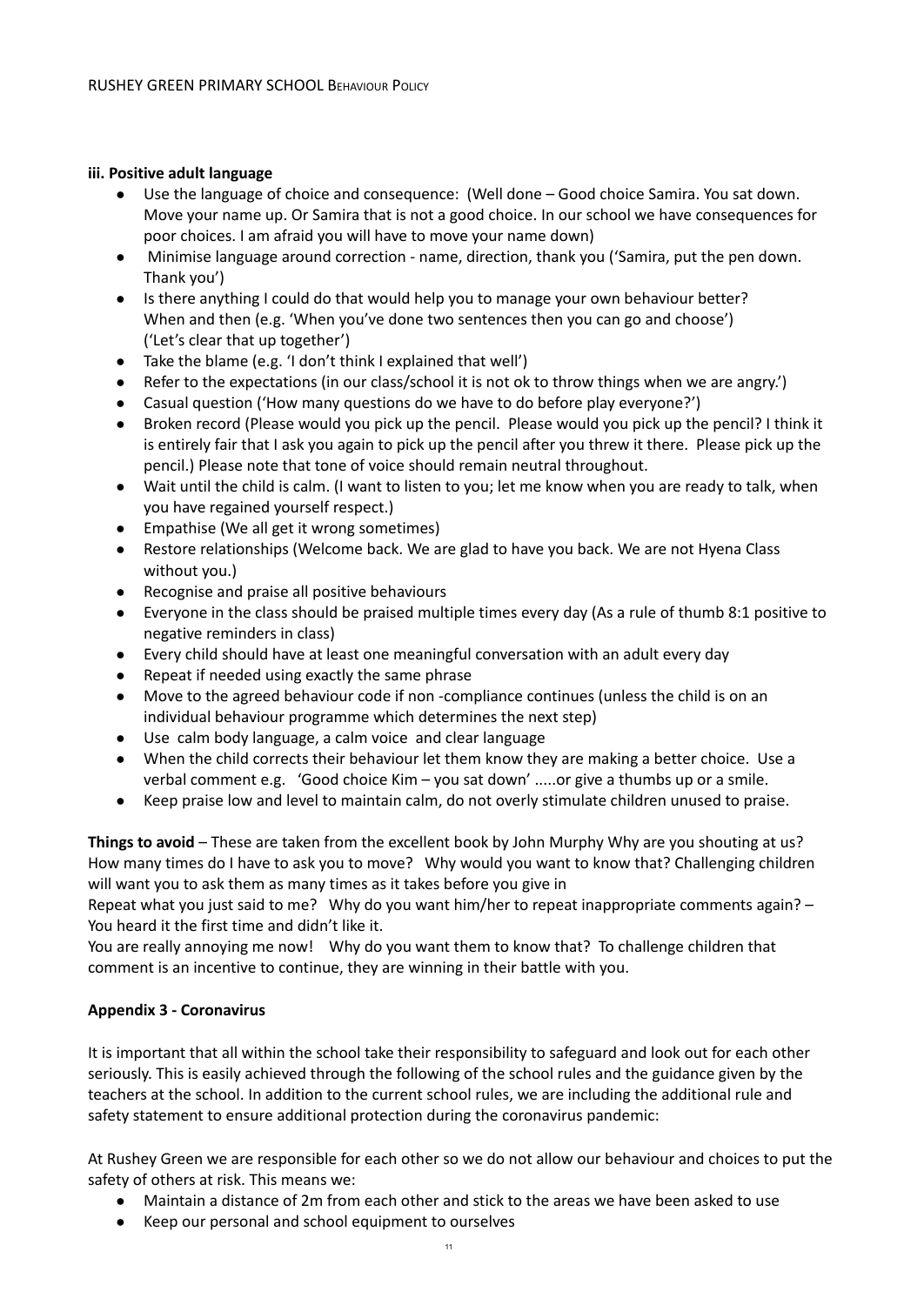- Follow the school rules and instructions the first time
- Keep ourselves clean by washing our hands and wearing any PPE when we are asked to

The welfare of the children is of extreme importance and therefore pupils who deliberately breach this specific safety rule will receive a sanction of the highest consequence to reflect the severity of the implications. This sanction could include fixed term exclusion in line with the school's behaviour policy.

#### **Support for children with SEMH**

As a school we understand that children may have developed anxieties due to sudden changes to their normal lives and a range of experiences including loss and bereavement during the current pandemic. We want to ensure that all of our children and families receive effective support. As a result of our curriculum has been designed to be heavily focused on developing children's emotional literacy, understanding of change and their emotional resilience. Our welfare team have identified pupils who may be particularly vulnerable to receive additional interventions and support. Teachers continue to monitor and observe pupils for signs of distress and anxiety and they will also receive additional support. Where necessary we continue to work with external partners such as the local authority's Educational Psychologist team, social care, various therapists and charities.

#### **Support for pupils with SEND**

For children and young people with SEND, it will be especially important to teach new norms and routines around protective measures and personal hygiene clearly and accessibly.

#### **Can head teachers exclude pupils?**

Head teachers retain the power to exclude pupils on disciplinary grounds. Any decision to exclude should be lawful (with respect to the legislation relating directly to exclusions and a school's wider legal duties, including the European Convention on Human Rights and the Equality Act 2010); rational; reasonable; fair; and proportionate. Permanent exclusion should only be used as a last resort, in response to a serious breach, or persistent breaches of the school's behaviour policy, and where allowing the pupil to remain in school would seriously harm the education or welfare of the pupil or others in the school.

We expect schools who have permanently excluded a pupil to work with parents or carers and the local authority to arrange a place at an alternative educational setting as soon as possible so as to minimise any further breaks in education provision. Where the child in question is vulnerable, the school should notify the local authority/social worker immediately and should work with the local authority to ensure that the child is found a place in another educational setting quickly. During any gap in provision, education providers, social workers, local authorities and other professionals will need to work together to ensure adequate and appropriate arrangements are in place to keep in touch with vulnerable children and young people.

#### **What is the effect of coronavirus on governing boards' duties to consider reinstatement of excluded pupils, and the process for independent review panels (IRPs)?**

The timeframes set out in the School Discipline (Pupil Exclusions and Reviews) (England) Regulations 2012 remain in force. This applies to all exclusions, including those that were issued before 23 March. The government appreciates that it may not be possible to meet the timeframes set out in regulations for review meetings and IRPs, due to the disruption caused by the coronavirus outbreak and the health risks of holding meetings. The Regulations themselves envisage that the timeframes may not always be met, which is why they specify that meetings and panel hearings must still go ahead even if the relevant deadline has been missed. It is for the governing board or arranging authority to assess the facts of the case and decide whether the statutory deadlines are achievable or whether, in the circumstances, the meeting has to be delayed. Governing boards and arranging authorities should continue to take reasonable steps to ensure meetings are arranged for a time when all parties are able to attend.